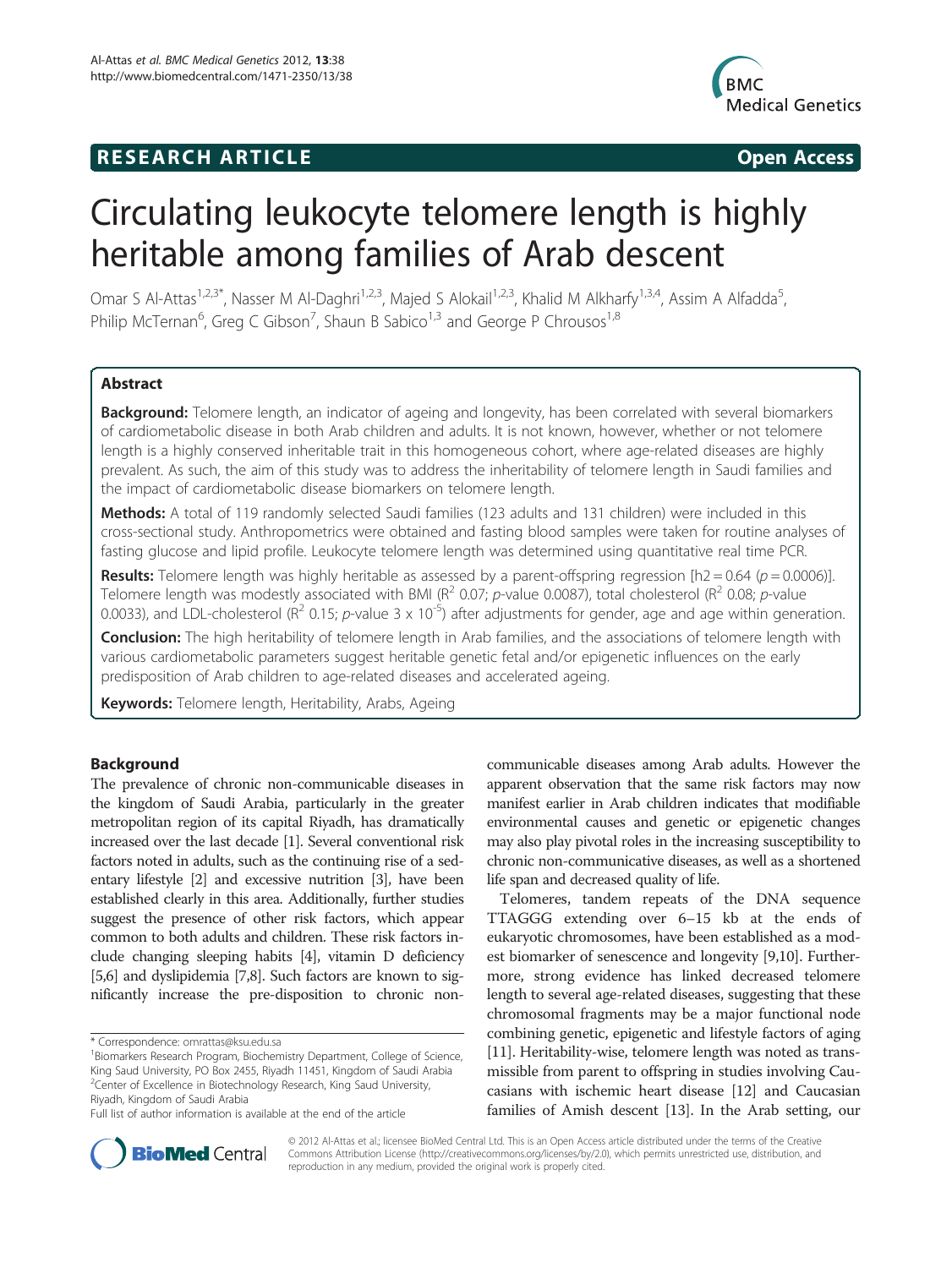earlier telomere length studies demonstrated crosssectional inverse associations between telomere length and metabolic biomarkers of obesity and insulin resistance in both Arab adults and children [\[14,15](#page-4-0)]. These previous studies shed light on the possible role of telomere length as a marker for predisposition to age-related diseases in the Arab population. We recently demonstrated high heritability of adipocytokines and other cardiometabolic disease biomarkers in this family cohort [\[16\]](#page-4-0). However, whether or not telomere length remains a highly conserved heritable trait in a homogeneous Arab cohort has yet to be demonstrated.

# Methods

#### Subjects

In this cross-sectional study, 254 subjects or 119 randomly selected, paired families (123 adults and 131 children) were selected using the Microsoft Excel function from the database of the Biomarkers Research Program in the RIYADH COHORT study. Out of the 119 families, only 2 children (both daughters) had a complete set of parents (father and mother). The rest were paired [a) father and son  $N = 40$ ; b) father and daughter  $N = 35$ ; c) mother and son  $N = 15$ ; d) mother and daughter  $N = 25$ ; and trio e) mother and 2 daughters = 1]. This study is a capital-wide, joint-collaborative study between the Ministry of Health and the Biomarkers Research Program (BRP) of King Saud University utilized for the screening of novel biomarkers in chronic non-communicable diseases from a roster of  $\sim$ 17,000 Saudi subjects (aged 1– 80 years) recruited from randomly selected primary healthcare centers (PHCCs) in Riyadh, KSA.

Parents with and without existing illnesses and comorbidities were included to avoid selection bias. Subjects were asked to complete general questionnaires, which included demographics and medical history. Formal inclusion into the study required written and informed consent obtained from parents, and assent from the children. Ethical approval was obtained from the Ethics Committee of the College of Medicine Research Center (CMRC) of King Saud University, Riyadh, KSA. This study sample was previously reported with the primary focus of determining the heritability of circulating adipocytokines [[16\]](#page-4-0).

#### Anthropometrics, sample collection and analysis

Participating families were asked to return to their designated PHCCs following an overnight fast to obtain anthropometric data and blood biochemical analyses. The following measurements were taken: height (to the nearest 0.5 cm), weight (to the nearest 0.1 kg), waist and hip circumferences (measured using a standardized measuring tape in cm), as well as systolic and diastolic blood pressure. BMI was calculated as kg/m<sup>2</sup>. Adults having a

BMI of  $\geq$  30 kg/m<sup>2</sup> were considered obese, while overweight was defined as a BMI of > 25 but <30 kg/m<sup>2</sup>. For children, BMI was categorized based in the international age- and gender-specific criteria proposed by Cole and colleagues [[17](#page-4-0)]. Fasting blood samples were extracted. Serum samples were obtained through centrifugation and transported to BRP for the routine analysis of fasting glucose and lipid profile using a chemical analyzer (Konelab, Finland).

#### Quantification of telomere length

TL was obtained from leukocyte DNA isolated from whole blood using quantitative real time PCR utilizing an IQ cycler as previously described (Bio-Rad Laboratories, Hercules, CA, USA) [\[18](#page-4-0)]. In brief, the assay involved comparing the abundance of telomere DNA to an internal reference gene of invariant copy number for each sample and by further comparison of normalized values between DNAs of different sources. Two reference DNA samples (MRC5 and KE27) were used to construct standard curves of amplifications using GAPDH (fixed copy number reference gene) and telomere primer pairs. 1.68-fold serial dilutions were made for each DNA covering a range of 7.4 to 0.93 ng/uL. 10 uL aliquots of the diluted reference DNAs were dispensed to each of four replicate wells for each dilution, giving final quantities in the range of 74 to 9.3 μL of DNA per well. 15 μL of PCR cocktail containing 12.5 μL Taqman mastermix and 5 picomoles of each primer was added to each well and plates were cycled forty times at 95°C for 15 seconds and 56°C for 60 seconds. Plots of log [\[10](#page-4-0)] template quantity versus cycle threshold (Ct) showed linear relations across the entire dilution series for both primer pairs tested against both reference DNA samples. The slopes of the graphs were used to calculate average efficiency of amplification values for both primer sets [[14,15\]](#page-4-0).

#### Statistical analyses

Analyses were performed using SPSS version 11.5 (Chicago, IL). Frequencies were presented as percentage (%), continuous variables were shown as mean ± standard deviation and median (inter-quartile range) for variables with non-Gaussian distribution. All subsequent analyses were performed using SAS/JMP version 4 (Cary, North Carolina). Pearson correlation and regression analyses were performed on standardized residuals from linear models of systolic and diastolic blood pressure, the anthropomorphic measures, or log-transformed measures of glucose and lipid profile that included covariates representing cohort, gender, generation, and age within generation. Significance was set at a p-value < 0.05.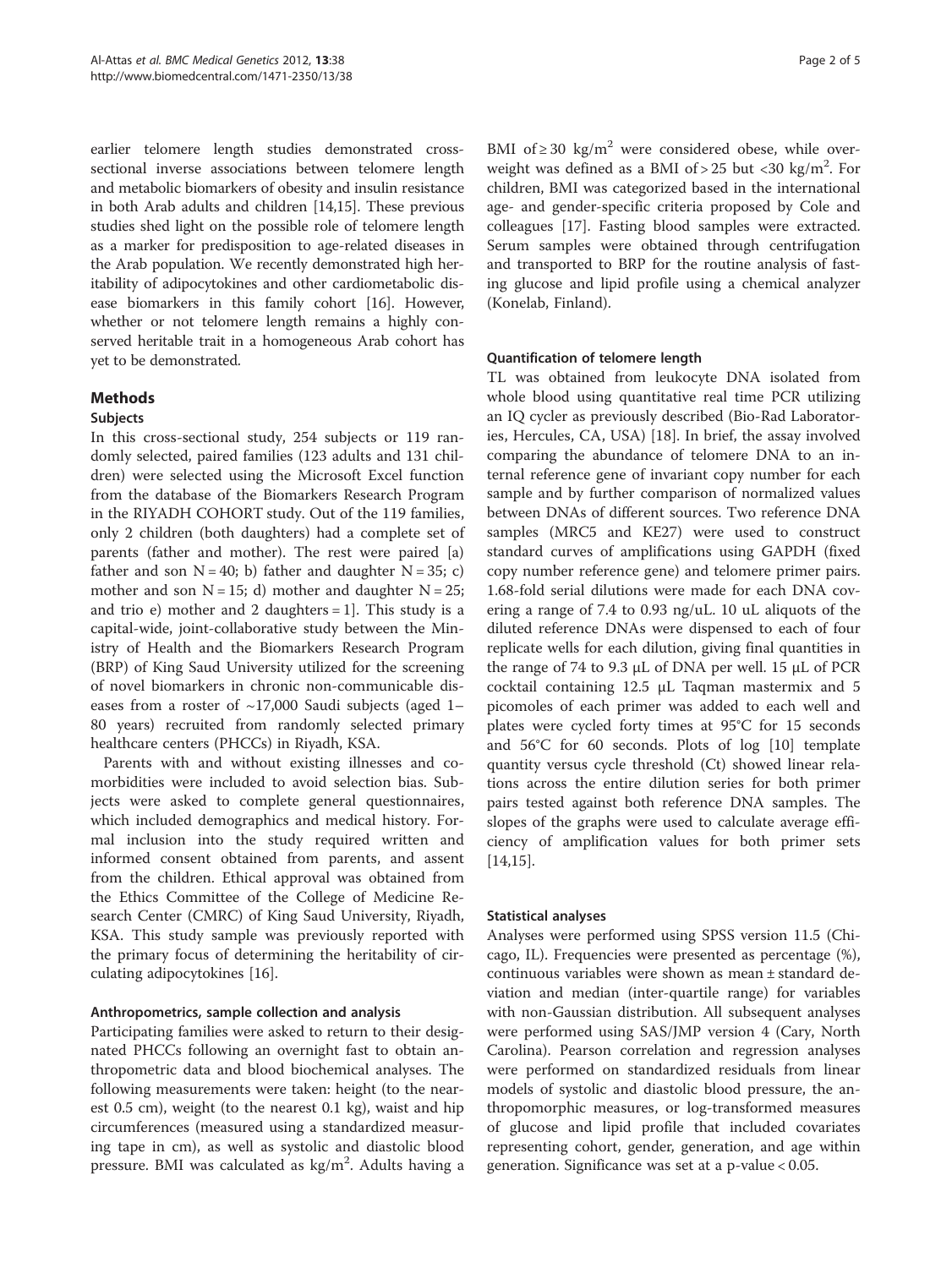#### Results

General characteristics of parents and children are presented in Table 1. Table 2 reveals unadjusted parentoffspring regression for selected parameters. Among the parameters, BMI, weight, waist and hip circumference, as well as LDL- and total cholesterol were significant and, thus, considered highly heritable, even after adjustment for gender, generation and age within generation.

#### Telomere length

Telomere length was highly heritable as assessed by parent-offspring regression. A simple point estimate based on the slope of the linear regression of 42 single children and on a single parent noted heritability as  $h^2$  = 0.64 (p = 0.0006) (Table 2). Adjustments for gender, age and age within generation revealed that telomere length was also observed to be modestly associated with three other measures related to metabolic activity: BMI ( $R^2$  0.07; *p*-value 0.0087), total cholesterol ( $R^2$  0.08; *p*value 0.0033), and LDL-Cholesterol ( $\mathbb{R}^2$  0.15; *p*-value 3 x  $10^{-5}$ ) (Table 3). Separate analyses of paternal and maternal effect revealed difference in heritability ( $h^2 = 0.59$ ; pvalue 8 x  $10^{-5}$ ;  $h^2 = 0.16$ ; *p*-value 0.033 for paternal and maternal transmission, respectively). Naturally, TL was significantly different between the adult parents and their children  $(6.53 \pm 1.95$  versus  $7.23 \pm 2.06$   $p = 0.034$ ). Telomere length was observed to decay at a rate of approximately 20 bp per year (not shown).

Table 1 General characteristics of the families studied

| Parameter                  | <b>Parents</b>   | Children           |
|----------------------------|------------------|--------------------|
| N                          | 123              | 131                |
| M/F                        | 79/44            | 61/70              |
| Obesity (%)                | 47.9             | 29.7               |
| DM T <sub>2</sub> (%)      | 30.6             | $\Omega$           |
| Hypertension (%)           | 14.0             | $\Omega$           |
| Age (years)                | $45.9 \pm 10.1$  | $9.37 \pm 2.6$     |
| BMI ( $kg/m2$ )            | $30.0 \pm 5.6$   | $20.0 \pm 5.5$     |
| Waist circumference (cm)   | $95.4 \pm 13.3$  | $62.8 \pm 5.7$     |
| Hip circumference (cm)     | $104.9 \pm 6$    | $72.2 \pm 15.0$    |
| Systolic BP (mmHg)         | $121.2 \pm 12.6$ | $99.8 \pm 15.0$    |
| Diastolic BP (mmHg)        | $79.6 + 9.1$     | $66.0 \pm 8.0$     |
| Glucose (mmol/L)           | $7.1 \pm 3.7$    | $4.9 \pm 1.0$      |
| Triglycerides (mmol/L)#    | $1.5(1.03-2.5)$  | $0.88$ $(0.7-1.2)$ |
| Total Cholesterol (mmol/L) | $5.2 \pm 1.1$    | $4.4 + 0.9$        |
| LDL-Cholesterol (mmol/L)   | $3.4 + 0.9$      | $2.8 \pm 0.7$      |
| HDL-Cholesterol (mmol/L)   | $0.86 + 0.23$    | $1.1 \pm 0.29$     |
| Telomere length (kb)       | $6.53 \pm 1.95$  | $7.23 \pm 2.06$    |

Note: Data presented as mean ± standard deviation; # denotes Non-Gaussian variable, presented as median.

#### Table 2 Parent-offspring regressions for raw trait measures

| Parameters          | Slope   | R-squared | N pairs | P value          |
|---------------------|---------|-----------|---------|------------------|
| BMI                 | 0.26    | 0.08      | 113     | 0.0030           |
| Body Weight         | 0.23    | 0.06      | 116     | 0.0099           |
| Height              | 0.13    | 0.01      | 114     | 0.44             |
| Hip circumference   | 0.35    | 0.11      | 113     | 0.0003           |
| Waist circumference | 0.26    | 0.06      | 114     | 0.0076           |
| Glucose             | 0.09    | 0.01      | 111     | 0.25             |
| Systolic BP         | 0.07    | 0.01      | 92      | 0.43             |
| Diastolic BP        | $-0.09$ | 0.01      | 92      | 0.30             |
| Triglycerides       | 0.05    | 0.03      | 111     | 0.08             |
| Total-Cholesterol   | 0.22    | 0.08      | 110     | 0.0033           |
| LDL-Cholesterol     | 0.26    | 0.15      | 109     | $3\times10^{-5}$ |
| HDL-Cholesterol     | 0.09    | 0.01      | 111     | 0.45             |
| Telomere length     | 0.64    | 0.26      | 42      | 0.0006           |
|                     |         |           |         |                  |

Note: P-value significant at  $p < 0.05$ .

#### **Discussion**

This study that telomere length is highly heritable in Arab families, which is consistent with several previous estimates based on sib pairs in a European Caucasian group [[19](#page-4-0)]. While the estimate is robust as to the influence of age, since it remains unchanged after adjustment for gender, generation and age within a generation, it is certainly an over-estimate of the genetic and epigenetic contribution to telomere length for two reasons: First, it fails to account for shared familial environmental influences (including activity levels and diet) that may affect telomere decay rates. Second, classically, the slope of a single parent-offspring regression is often considered to be twice the heritability, since only half of that parent's

Table 3 Parent-offspring regressions for adjusted trait measures

| <b>Trait</b>           | Slope   | R-squared | N pairs | P value            |
|------------------------|---------|-----------|---------|--------------------|
| <b>BMI</b>             | 0.27    | 0.07      | 104     | 0.0087             |
| Weight                 | 0.22    | 0.07      | 107     | 0.0062             |
| Height                 | 0.17    | 0.02      | 106     | 0.12               |
| Hip circumference      | 0.36    | 0.14      | 105     | 0.0001             |
| Waist circumference    | 0.30    | 0.10      | 106     | 0.0008             |
| Systolic BP            | 0.09    | 0.01      | 89      | 0.35               |
| Diastolic BP           | $-0.02$ | 0.00      | 90      | 0.78               |
| Glucose                | 0.05    | 0.01      | 104     | 0.34               |
| Triglycerides          | 0.05    | 0.03      | 103     | 0.09               |
| Total-Cholesterol      | 0.24    | 0.08      | 104     | 0.0033             |
| HDL-Cholesterol        | 0.09    | 0.04      | 105     | 0.50               |
| <b>IDI-Cholesterol</b> | 0.27    | 0.15      | 103     | $5 \times 10^{-5}$ |
| Telomere length        | 0.66    | 0.28      | 41      | 0.0003             |

Note: P-value significant at  $p < 0.05$ .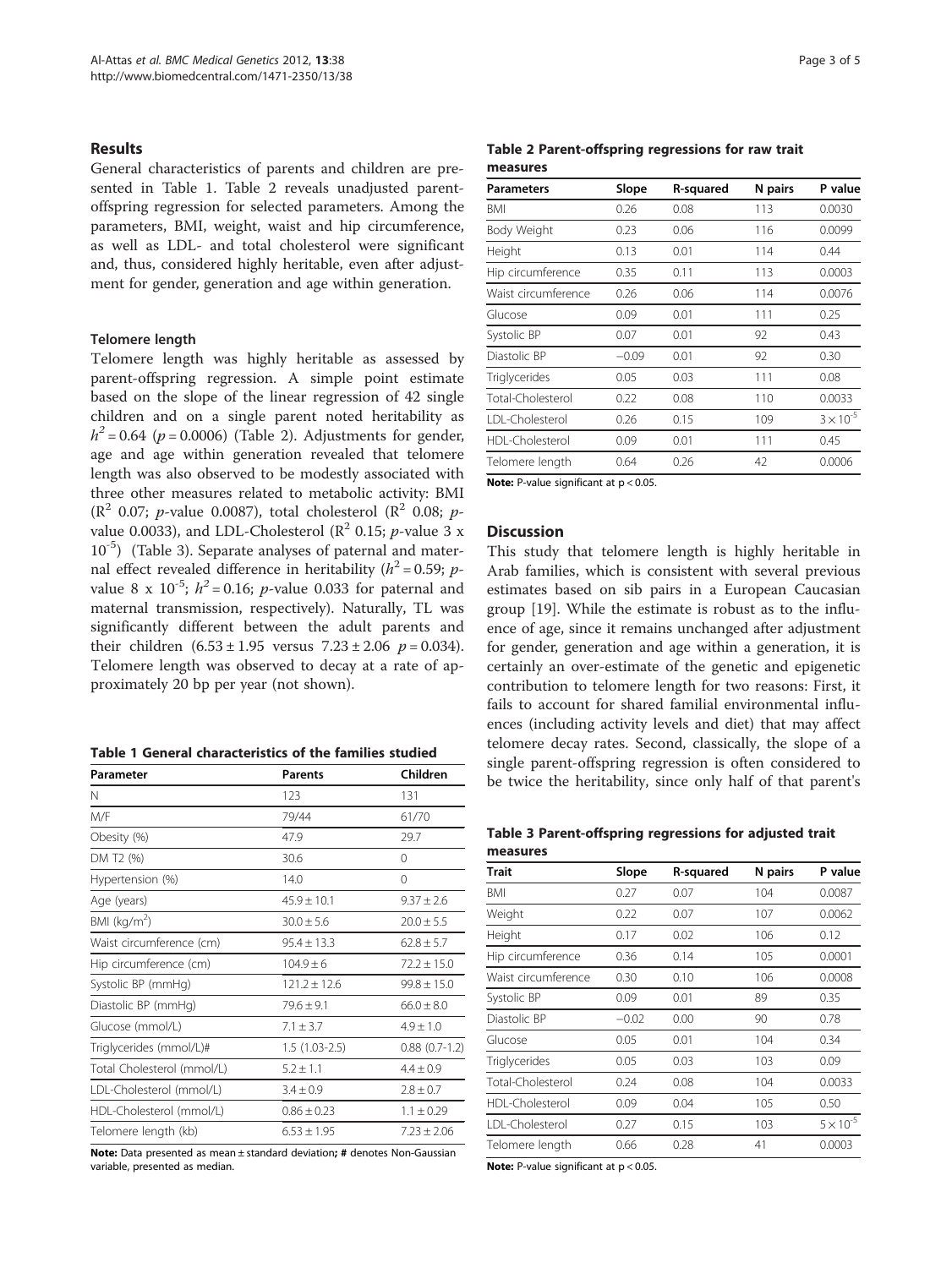<span id="page-3-0"></span>genes are transmitted to the child. Doubling the value would result in a nonsensical heritability estimate greater than 100%. The stronger paternal effect on the offspring's TL confirms several large-scale studies and reinforces the significant father-to-offspring heritage of longevity trait [[13](#page-4-0),[20](#page-4-0)].

Anthropometric parameters, such as BMI, body weight and waist and hip circumferences, were also highly heritable and related to telomere length in the present study, which means the susceptibility to obesity is evident in Arab families, and strengthens our previous finding that these measures of obesity, if deemed pathologic, predispose Arab children to accelerated ageing, as determined by shortened telomere lengths [\[15](#page-4-0)]. Similarly, these findings are compatible with the high heritability of variations in the circulating levels of adipocytokines in the Arab population [[16](#page-4-0)]. However, whether the mean telomere lengths observed in this study for both parents and children are within the normal range cannot be determined, as there is no consensus as to what length is normal, probably because of the wide range of interindividual variations and confounders observed in most studies [\[21\]](#page-4-0).

Lastly, the association of telomere length to lipid parameters (total cholesterol and triglycerides) confirms our previous report [[14\]](#page-4-0). Elevated levels of cholesterol and triglycerides are atherogenic and confer metabolic stress that damages DNA and dampens telomerase activity leading to telomere length attrition [\[22](#page-4-0)]. The link between cholesterol and telomere length is possibly due to increased cellular stress, which amplifies cell aging by damaging the telomerese by oxidation and by bringing cells to their maximum replicative capacity ultimately translating to shortened telomere length. This could also tie in with age-related innate immune pathway activation in adipose tissue and its link with sub-clinical systemic chronic inflammation [\[15](#page-4-0)].

This study has several limitations. Its cross-sectional nature limits our findings to mostly associations that are, at best, suggestive. Several confounders, such as diet and physical activity, were also not included. Nevertheless, the findings are strengthened by the homogeneity of the cohort studied. Dissemination of these results may have beneficial clinical implications for the ethnicity concerned, as they suggest that lifestyle changes and prevention are of utmost importance for both individual and public health.

#### **Conclusions**

In summary, telomere length, which is a biomarker for ageing and age-related diseases, is highly heritable among Arab Saudi families. Our present findings, and the associations of telomere length to several cardiovascular and insulin resistance risk factors, as shown in our previous studies, confirm that the susceptibility of Arab children to premature ageing and age-related diseases is strongly inherited. Public health awareness campaigns focusing on families at increased risk for chronic diseases are highly recommended.

#### Competing interests

The authors declare that they have no competing interests.

#### Authors' contributions

OSA, NMA conceived and carried out the study. AAF, MSA and KMA contributed in the study design, subject recruitments and data collection. PMT carried out sample analysis. SBS and GG performed statistical analysis. SBS and GPC participated in the design of the study and drafted the final version of the manuscript. All authors approved and read the final manuscript.

#### Acknowledgements

The authors are grateful to Mr. Ahmed Bamakhramah and Mr. Moath Abuzagareet for the technical assistance rendered in this study. This work was supported by King Abdul-Aziz City for Science and Technology (KACST Research Project no: APR-26-046), Riyadh, Kingdom of Saudi Arabia.

#### Author details

<sup>1</sup> Biomarkers Research Program, Biochemistry Department, College of Science, King Saud University, PO Box 2455, Riyadh 11451, Kingdom of Saudi Arabia. <sup>2</sup> Center of Excellence in Biotechnology Research, King Saud University Riyadh, Kingdom of Saudi Arabia. <sup>3</sup>Prince Mutaib Chair for Biomarkers of Osteoporosis, Biochemistry Department, King Saud University, PO Box 2455, Riyadh 11451, Kingdom of Saudi Arabia. <sup>4</sup>Clinical Pharmacy Department, College of Pharmacy, King Saud University, Riyadh, Kingdom of Saudi Arabia. 5 Obesity Research Center, College of Medicine, King Saud University, Riyadh, Kingdom of Saudi Arabia. <sup>6</sup>Division of Metabolic & Vascular Health, Warwick Medical School, University of Warwick, CSRL, UHCW, Coventry CV2 2DX, UK. <sup>7</sup> Center for Integrative Genomics, School of Biology, Georgia Institute of Technology, Atlanta, GA, USA. <sup>8</sup>Division of Endocrinology, Metabolism & Diabetes, University of Athens Medical School, Children's Hospital Aghia Sophia, Athens, Greece.

#### Received: 4 January 2012 Accepted: 7 May 2012 Published: 18 May 2012

#### References

- 1. Al-Daghri NM, Al-Attas OS, Alokail MS, Alkharfy KM, Sabico SLS, Chrousos GP: Diabetes Mellitus Type 2 and other Chronic Non-Communicable Diseases in the Central Region, Saudi Arabia (Riyadh Cohort 2): a Decade of an Epidemic. BMC Medicine 2011, 9:76.
- 2. Al-Nozha MM, Al-Hazzaa HM, Arafah MR, Al-Khadra A, Al-Mazrou YY, Al-Maatouq MA, Khan NB, Al-Marzouki K, AL-Harthi SS, Abdullah M, Al-Shahid MS: Prevalence of physical activity and inactivity among Saudis aged 30–70 years. A population-based cross-sectional study. Saudi Med J 2007, 28:559–568.
- 3. Al-Rethaiaa AS, Fahmy AE, Al-Shwaiyat NM: Obesity and eating habits among college students in Saudi Arabia: a cross-sectional study. Nutr J 2010, 9:39.
- 4. Bawazeer NM, Al-Daghri NM, Valsamakis G, Al-Rubeaan KSA, Sabico SL, Kumar S, McTernan PG, Harte AL: Sleep duration and quality associated with obesity among Arab children. Obesity (Silver Spring) 2009, 17:2251–2253.
- 5. Al-Daghri NM, Al-Attas OS, Alokail MS, Alkharfy KM, Al-Yousef M, Nadhrah H, Sabico S, Chrousos G: Severe hypovitaminosis D is widespread in Saudi adults and is more common in non-diabetics than diabetics. Saudi Med J 2010, 31:775–780.
- 6. Al-Daghri NM, Al-Attas OS, Alokail MS, Alkharfy KM, Yousef M, Nadhrah HM, Al-Othman A, Al-Saleh Y, Sabico S, Chrousos GP: Hypovitaminosis D and cardiometabolic risk factors among non-obese youth. Cent Eur J Med 2010, 5:752–757.
- 7. Al-Daghri NM, Al-Attas OS, Alokail MS, Alkharfy KM, Sabico S, Chrousos GP: Decreasing Prevalence of the Full Metabolic Syndrome but a Persistently High Prevalence of Dyslipidemia among Adult Urban Saudis. PLoS One 2010, 5:e12159.